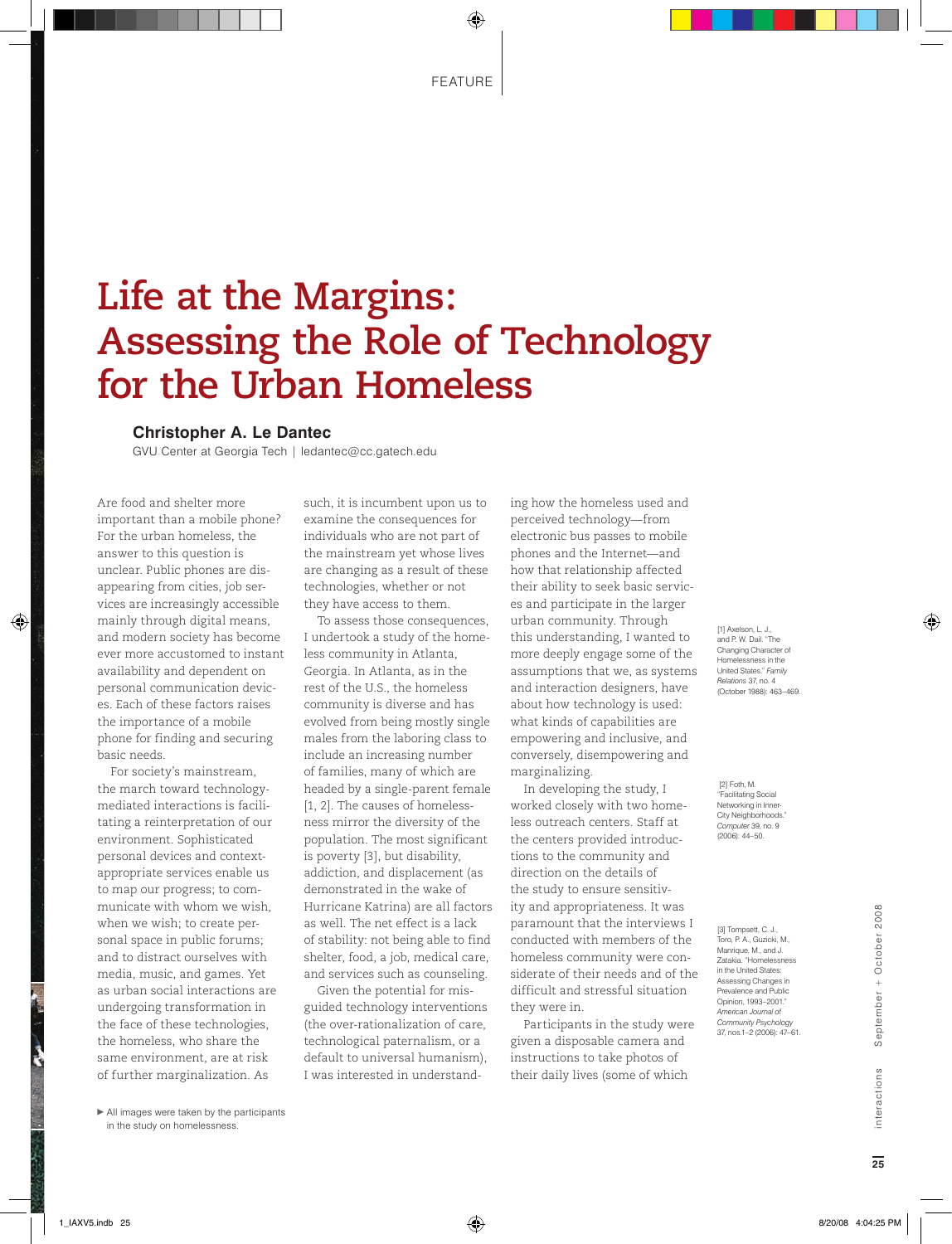are reproduced here). I gained visual access to areas of their lives that would have been otherwise difficult to experience, which provided me with a more detailed context for conducting the interviews.

The findings from the interviews highlight a number of areas where technology impacts the lives of the homeless (more detail can be found in a paper presented this past spring at CHI'08 [4]). One specific combination of factors demonstrates the importance of technology in the lives of the homeless: maintaining social and familial connections, managing the presentation of self, and the role that mobile phones play in both.

There are several aspects of homelessness that are disempowering, though chief among them is losing contact with an intimate support group like close friends and family, as it exacerbates the emotional stress of being evicted, the strain of living on the street, and the depression that can accompany addiction. Even if family members are unable to provide housing or financial help, the emotional support received from "staying in touch" is important to people who find themselves in vulnerable situations with a dearth of options.

The desire to stay in touch was repeated throughout the interviews I conducted. One 47-year- old man talked about the risk of becoming disconnected: "It's one thing being homeless but it's another thing… disappear[ing] from the face of the earth. And that's the biggest danger for homeless people. That's the hardest thing to manage, is when you get discon-

nected." Managing personal connections is complicated for the homeless, as public phones are less common and communication is presumed to occur via personal devices; where once a few coins enabled a phone call, comparatively expensive service plans and handsets have taken their place. Moreover, mobile phones were often the only stable connection they had to their pre-homeless lives—one of the women had a friend who continued to pay her mobile phone bill because, "that's the only way [my son] had to get in touch with me."

For others, access to a mobile phone and the Internet meant the difference between finding employment or continuing their dependence on social services: "I always say [one] thing that's very important for a homeless person, a cell phone, because if you have voicemail they want to call you for a job—they ain't got time to leave you no message. By the time you contact them back, they say it went for someone else." Another seasoned homeless man in the study noted that in order to find work, a mobile phone was becoming as important as a physical address. "See that's the thing, it's not just an address. You need that too, but I known guys out on the street who got jobs because they got a [mobile] phone."

For these reasons, the mobile phone appears to be a reasonable platform for technology interventions to aid the homeless. Given the story so far, it is easy to imagine a mobile phone designed for homeless individuals, perhaps distributed through local care organizations and connected to information services

about housing, jobs, and health care. It might have a more rugged body and an extended battery life. All of these features are reasonable. However, once such a phone became identifiable as a "homeless person's phone," the socially critical role the mobile phone plays for the homeless would be undermined.

In addition to staying connected to the broader world, the need to manage identity—and specifically, the stigma of being homeless—was an overwhelming concern that came through during the interviews. This need was reflected in interactions with the public at large as well as with friends and family. As a specific example, in describing the difficulties of dealing with the new electronic ticketing on public transportation, one participant related a confrontation he had with a bus driver: "You know I had conflicts with the bus driver [because the fare-card reader] say there ain't no money on your card and I know my card got money on it… the machine is not working right, and they look at us like your card not working or something. And you know if we get angry that ain't gonna help us at all… I liked it the old way… you could ride a train or bus no problem." In relating the tale, he understood that his ability to negotiate a solution with a bus driver was compromised by his appearance. Not only was his use of transportation disrupted, but he also had to endure public humiliation and admonishment as the bus driver asked him to exit the bus.

The need to manage identity also arose with friends and family; one man who had only recently become homeless

[4] Le Dantec, C. A., and W. K. Edwards. "Designs on Dignity: Perceptions of Technology Among the Homeless." In *CHI '08: Proceeding of the Twenty-Sixth Annual SIGCHI Conference on Human Factors in Computing Systems*, 627–636. Florence, Italy: April 5–10, 2008.